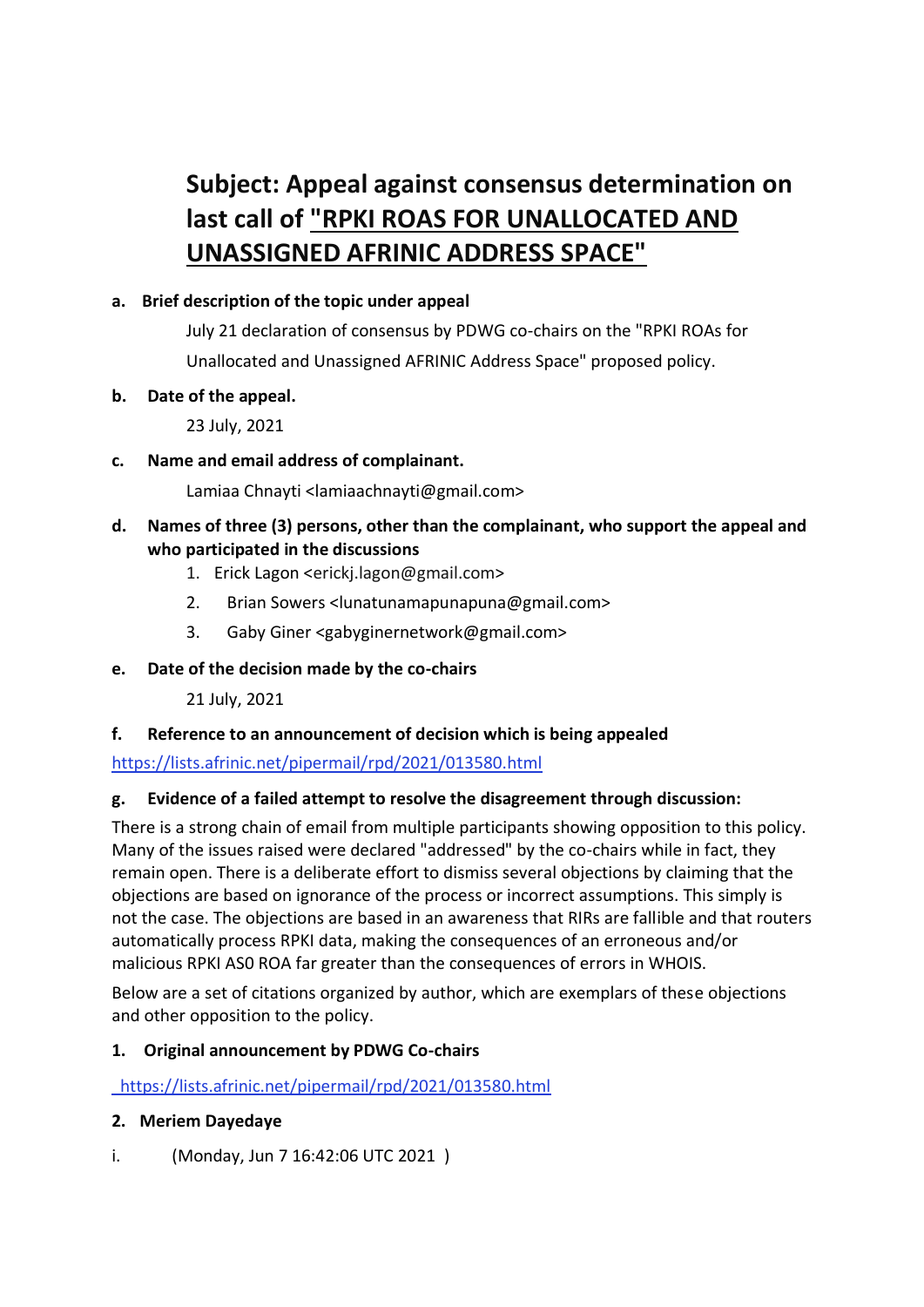<https://lists.afrinic.net/pipermail/rpd/2021/013237.html>

ii. (MonJun716:42:06UTC2021)

<https://lists.afrinic.net/pipermail/rpd/2021/013237.html>

iii. (TueJun814:58:40UTC2021)

<https://lists.afrinic.net/pipermail/rpd/2021/013281.html>

# **3. Owen DeLong**

iv. (Thu Jul 22 05:25:08 UTC 2021)

<https://lists.afrinic.net/pipermail/rpd/2021/013583.html>

v. (Thu Jul 22 05:25:08 UTC 2021)

<https://lists.afrinic.net/pipermail/rpd/2021/013583.html>

vi. (Thu Jul 22 05:44:42 UTC 2021)

<https://lists.afrinic.net/pipermail/rpd/2021/013587.html>

vii. (Thu Jul 22 05:41:24 UTC 2021)

<https://lists.afrinic.net/pipermail/rpd/2021/013586.html>

viii. (Thu Jul 22 05:28:17 UTC 2021)

<https://lists.afrinic.net/pipermail/rpd/2021/013584.html>

ix. (Tue Jun 29 09:48:22 UTC 2021)

<https://lists.afrinic.net/pipermail/rpd/2021/013389.html>

x. (Sat Jun 26 08:29:44 UTC 2021)

<https://lists.afrinic.net/pipermail/rpd/2021/013362.html>

# **4. Wijdane Goubi**

xi. (Mon Jul 5 15:33:07 UTC 2021)

<https://lists.afrinic.net/pipermail/rpd/2021/013460.html>

# **5. Aziz Halim**

xii. (SunJun617:24:32UTC2021)

<https://lists.afrinic.net/pipermail/rpd/2021/013218.html>

xiii. (Mon Jun 7 16:47:07 UTC 2021)

<https://lists.afrinic.net/pipermail/rpd/2021/013238.html>

# **6. Elvis Ibeanusi**

xiv. (MonJun711:04:54UTC2021)

<https://lists.afrinic.net/pipermail/rpd/2021/013234.html>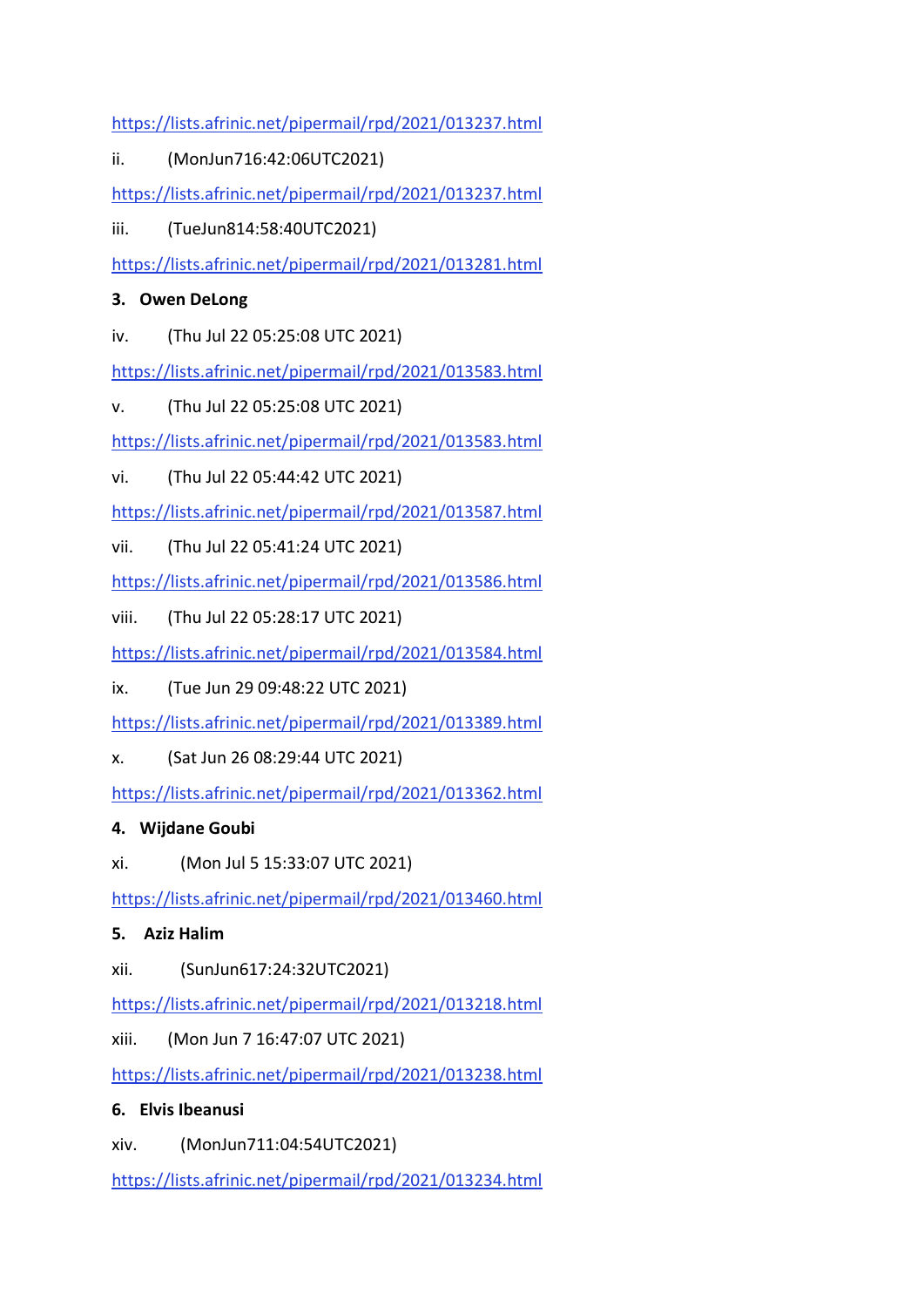## **7. Fredrik Korsback**

xv. (MonJun1420:24:38UTC2021)

<https://lists.afrinic.net/pipermail/rpd/2021/013314.html>

Note: In concurrence with Mark Tinka [\(https://lists.afrinic.net/pipermail/rpd/2021/013321.html\)](https://lists.afrinic.net/pipermail/rpd/2021/013321.html)

## **8. Job Snijders**

xvi. (MonJun1411:12:24UTC2021)

<https://lists.afrinic.net/pipermail/rpd/2021/013312.html>

xvii. (Tue Jun 15 18:45:58 UTC 2021)

<https://lists.afrinic.net/pipermail/rpd/2021/013327.html>

xviii. (Tue Jun 15 18:59:05 UTC 2021)

<https://lists.afrinic.net/pipermail/rpd/2021/013328.html>

Note: Response to Noah [\(https://lists.afrinic.net/pipermail/rpd/2021/013326.html\)](https://lists.afrinic.net/pipermail/rpd/2021/013326.html)

## **9. Mark Tinka**

xix. (Fri Jun 11 16:49:26 UTC 2021)

<https://lists.afrinic.net/pipermail/rpd/2021/013301.html>

xx. (TueJun1514:44:41UTC2021)

<https://lists.afrinic.net/pipermail/rpd/2021/013321.html>

# **10. Anthony Ubah**

xxi. (Sun Jun 6 15:46:54 UTC 2021)

<https://lists.afrinic.net/pipermail/rpd/2021/013216.html>

xi. (Sun Jul 4 00:44:40 UTC 2021)

<https://lists.afrinic.net/pipermail/rpd/2021/013440.html>

### 11. **Daniel Yakmut**

xii. (MonJun722:14:46UTC2021)

<https://lists.afrinic.net/pipermail/rpd/2021/013243.html>

(Response to Jordi Palet [https://lists.afrinic.net/pipermail/rpd/2021/013240.html\)](https://lists.afrinic.net/pipermail/rpd/2021/013240.html)

xiii. (Mon Jun 7 22:45:41 UTC 2021)

<https://lists.afrinic.net/pipermail/rpd/2021/013245.html>

(Response to Fernando Frediani [https://lists.afrinic.net/pipermail/rpd/2021/013244.html\)](https://lists.afrinic.net/pipermail/rpd/2021/013244.html)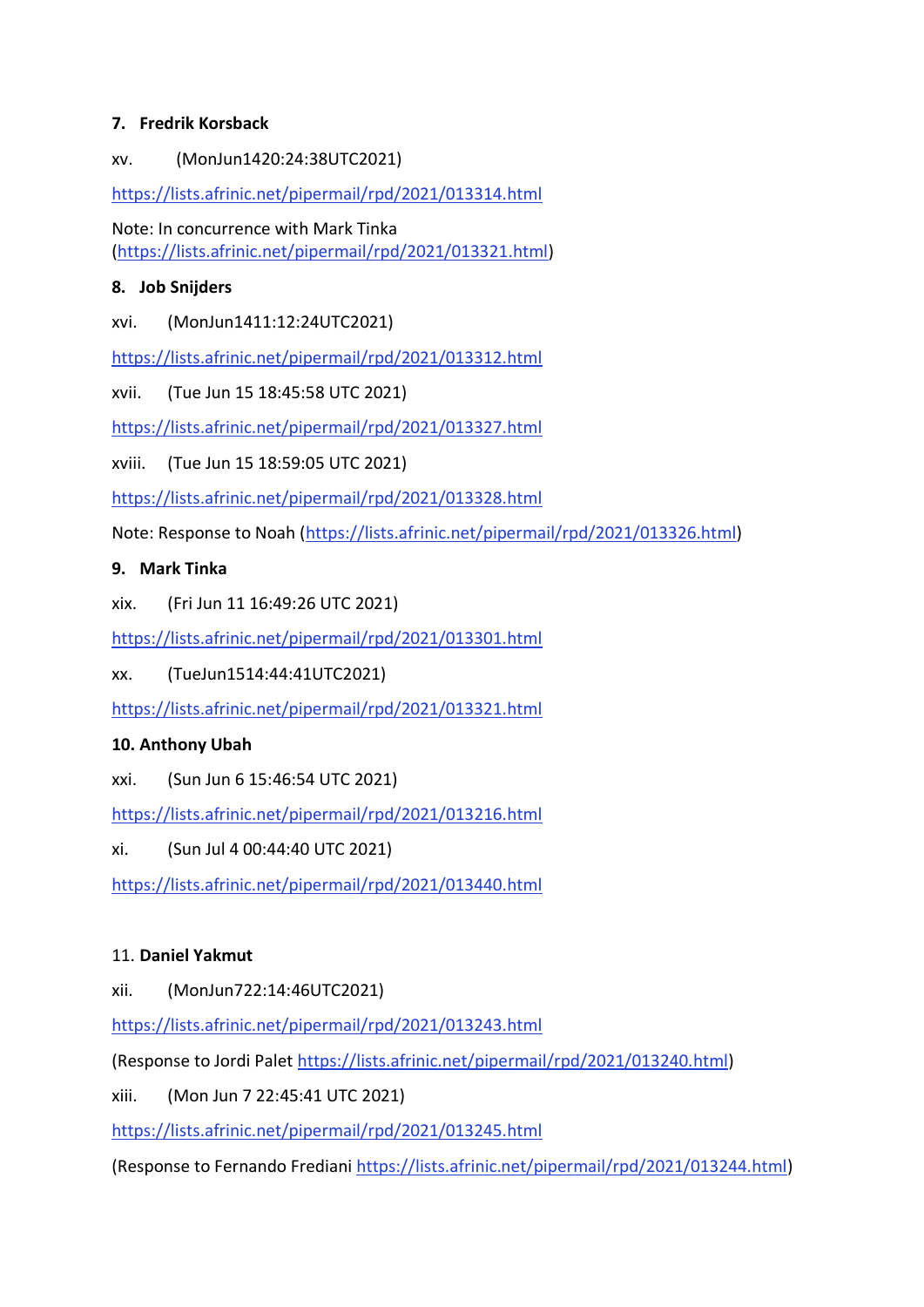### **12. PWDG Co-Chairs' (Vincent Ngundi & Darwin Da Costa) Responses:**

#### xiv. (TueJun813:58:08UTC2021)

<https://lists.afrinic.net/pipermail/rpd/2021/013273.html>

#### xv. (Thu Jun 17 15:17:42 UTC 2021) – Last Call

#### <https://lists.afrinic.net/pipermail/rpd/2021/013339.html>

#### **h. Detailed appeal submission**

- 1. Despite declaration of co-chairs, no consensus actually exists within the community. According to the CPM, if consensus is not reached, the concerned policy cannot be ratified. Despite the failure to address numerous concerns and multiple attempts to hand-wave (often while engaging in ad hominem suggestions that the commenters are ignorant or misinformed) these objections away, nothing has been done to substantively address them by updating the actual policy proposal.
- 2. Co-chairs have erred in accepting these hand-wavy dismissals of concerns raised by the community and accepting that authors know best. The above trail of email, many from very respected and experienced members of the community clearly shows this to be the case.
- 3. While sophistry and technicalities can be used to argue that this policy does not "inject RIR data into routing", this reflects either a blatant attempt to circumvent the community's objections or worse, ignorance of the actual implications of this policy proposal. In reality, RPKI is the only data currently published by any RIRs which is routinely used through entirely automated processes to control route acceptance. As such, errors or worse, malicious content in RPKI data can have direct and immediate operational impact in a way simply not possible with any other RIR published data. This policy represents a clear and present danger to the stability of the internet in its current form and does not contain sufficient safeguards for implementation of a tool with such far reaching potential consequences.
- 4. The policy fails to provide adequate safety in terms of a specific hold-down between the revocation of a resource and issuance of an AS0 ROA. Certainly there should be at least sufficient delay to allow the resource holder facing revocation to avail themselves of any appeals or other measures allowed prior to taking such a destructive action. This should be a minimum of 90 days, probably longer to allow the resource holder to exhaust any appeals to staff and board and still have time to seek injunctive relief, if necessary.
- 5. The proposed policy creates additional potentials for disruptive interruptions of the orderly routing of packets on the internet.
- 6. Erroneous (or worse, malicious) creation of AS0 ROAs can be very disruptive to active services with little or no recourse. This can be especially bad if the disruption starts near the end of AFRINIC's business day or outside of AFRINIC's normal operating hours, as the disruption is likely to persist until someone at AFRINIC can be reached to even begin resolution. There is no assurance in policy that such changes will take place at times which would make immediate restoration of service feasible. There is no assurance in the policy that AFRINIC will be available 24/7/365 for restoration of service in case of such an event.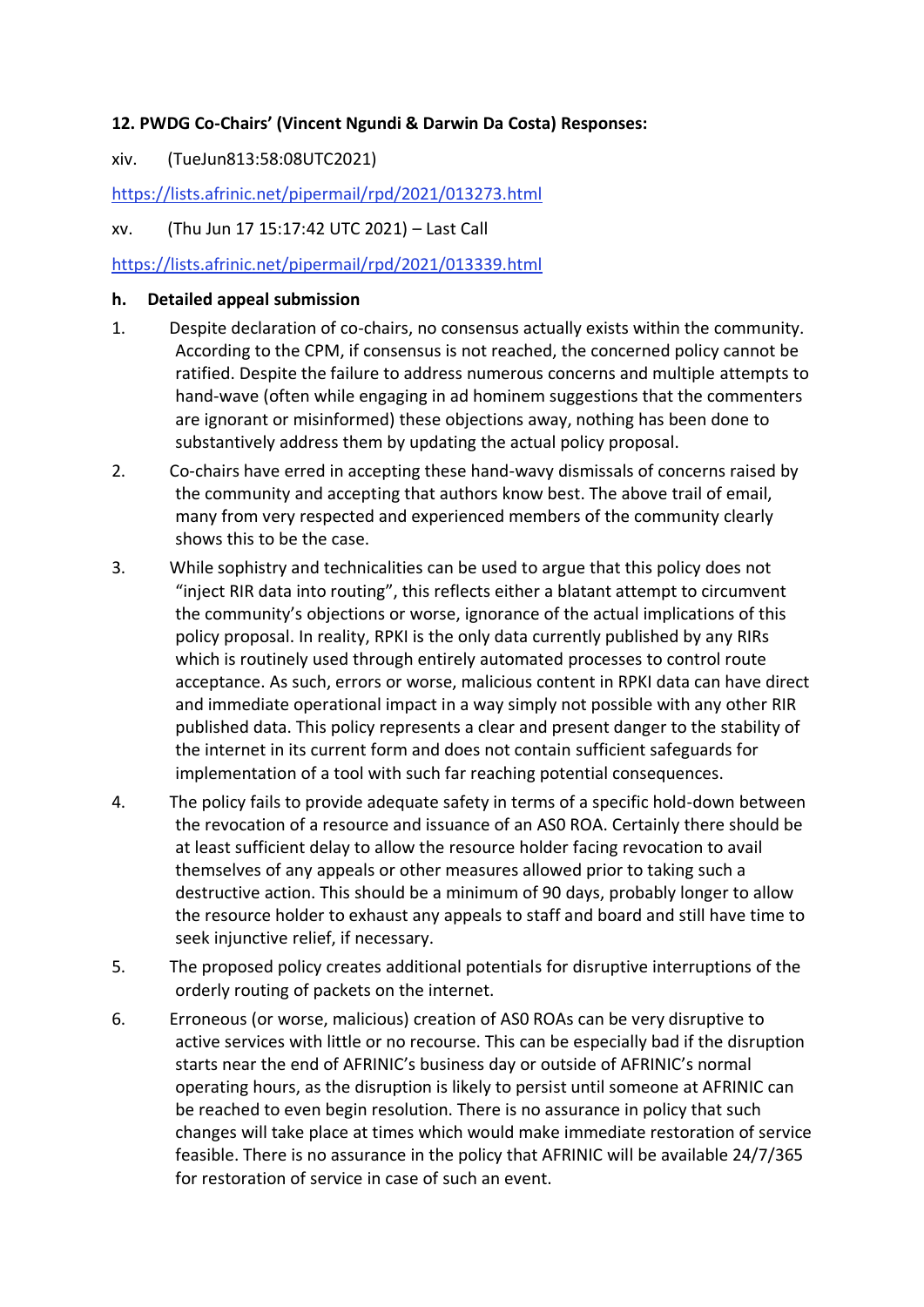- 7. There are numerous operational realities that are important, yet not properly considered in this proposal. There is a great deal of hand-waving from the authors claiming that staff will implement with adequate resolution. However, the reality is that past precedent shows that staff has a limited understanding of the details of running internet operations and even less understanding of routing in general. Since there are many very technical subtleties that must be considered to implement this policy in a way which is not detrimental to normal operations of the internet, such concerns cannot be dismissed with a mere hand wave or trusted to staff implementation without regard to these concerns.
- 8. This policy proposal would introduce new failure modes for routing that do not currently exist and have no reason to exist. A relevant example from another RIR some months ago:

"On Wednesday, 16 December 2020 from 18:00-19:00 (UTC+1), some legacy resources lost their contractual status in our internal systems. The result of this was that the RPKI ROAs for these resources were revoked."

It is, of course, suboptimal to lose your ROAs for a period of time. During that period of time, you are not enjoying the protection of BGP Origin Validation. However, it is an entirely different matter if instead of losing your ROAs (route validation = unknown), a ROA is published which makes your prefixes invalid (route validation = invalid). Most ISPs that do origin validation will accept validation=valid or validation=unknown. Most will reject a route where validation=invalid, which will effective black-hole all affected prefixes. As such, absent a very clear benefit and somewhat extreme safeguards against erroneous (or worse, malicious) publication of AS0 ROAs for valid or disputed prefixes, it is most unadvisable to adopt or implement such a policy.

- 9. This proposal does not move RPKI deployment or acceptance forward. Indeed, it may well create a backlash against RPKI as it exposes (and even creates) new risks associated with RPKI deployment. Converting RPKI from a mostly benign minimally beneficial technology gaining wide acceptance on the internet into a loaded gun in provably irresponsible hands is contrary to the best interests of the community and the wider internet all.
- 10. Once an RIR begins automatically generating AS0 ROAs based on its database of unallocated/unassigned space, any database incidents where the registration status of a resource accidentally (and temporarily) lapses can convert a minor misstep into a major outage.
- 11. The internet is built on a series of fail-open fail-safe mechanisms. This policy goes to the very heart of that system (routing) and converts it to a fail-closed fail-hard system with the potential for very wide-reaching and very damaging consequences.
- 12. Co-chairs erred in accepting authors claims that objections were addressed. In reality, authors engaged in a combination of sophistry and handwaving to attempt to discredit the objections and dismiss the objectors as unqualified. Authors are incorrect on both counts. While there were some objections that were specious or ill-informed, there were many that still hold true and have not been addressed. Many of the objectors have long experience in internet operations and are at least